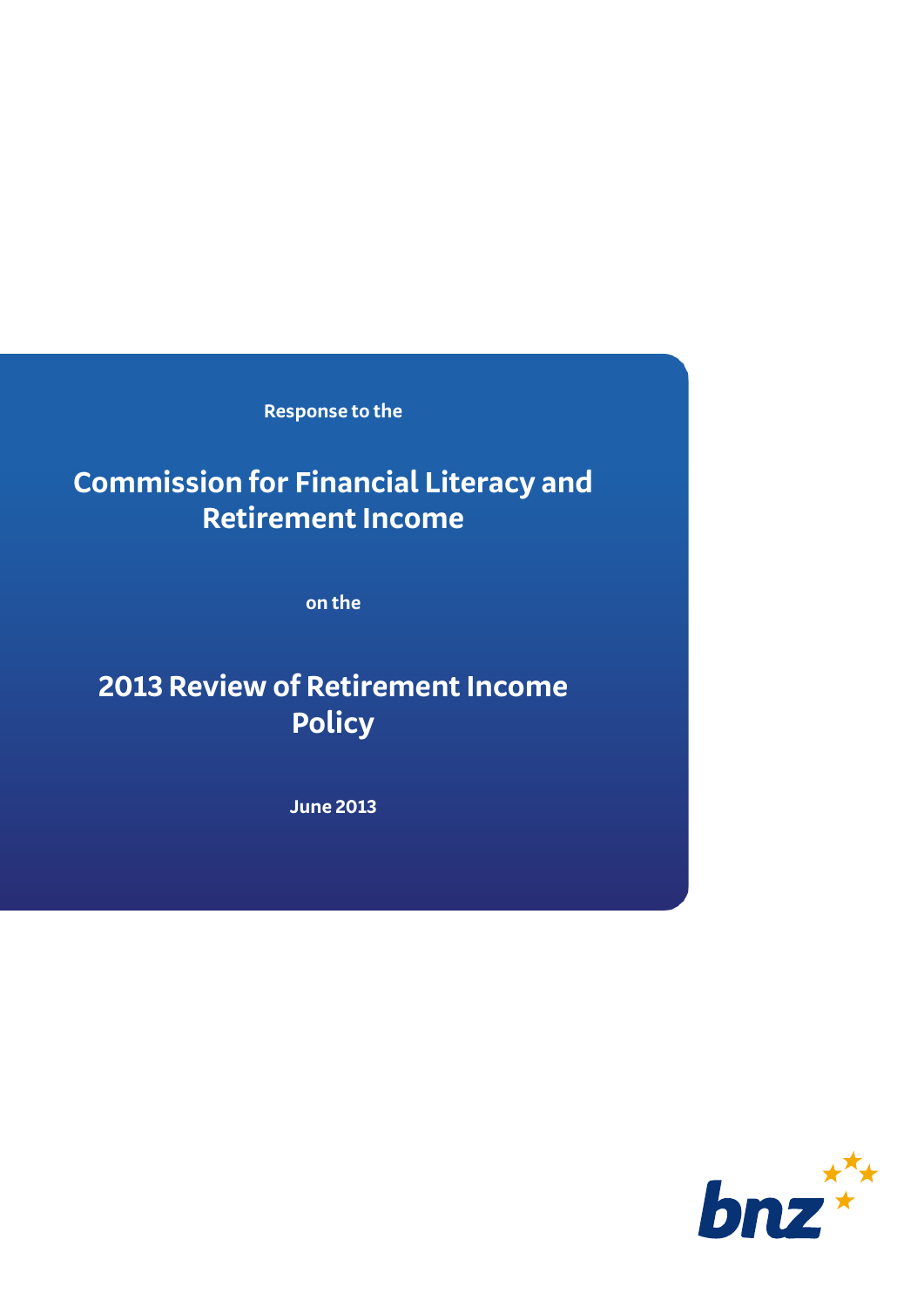

#### **INTRODUCTION**

- 1. This submission has been prepared by the Bank of New Zealand ('BNZ') in response to the policy review by the Commission for Financial Literacy and Retirement Income ('the Commission') for its 2013 Review of Retirement Income Policy.
- 2. BNZ welcomes this opportunity to provide a submission for the Commission's review and appreciates the ability to contribute to the public debate. In addition, we acknowledge the comprehensive set of research papers prepared in advance and available on the Commission's website.

#### **EXECUTIVE SUMMARY**

- 3. Developed countries across the globe are similarly faced with looming ageing populations and increasing dependency ratios as New Zealand. This trend posestough fiscal choices for governments, but more importantly, it is a challenge for individuals and families to enjoy their retirement years as much as during their working lives. It is imperative the wider public participates in debates such as this in order to inform politicians and decision makers.
- 4. From the government's fiscal point-of-view, the provision of retirement income through universal New Zealand Superannuation is eminently affordable into the future. New Zealand's economic outlook is positive and our taxation regime is comprehensive; this gives us choices to decide how we provide for those in their retirement. There is nothing fundamentally unaffordable about the present broad policy settings; and therefore, no need for dramatic change to the current method of public retirement income funding, such as from a PAYGO system to SAYGO, nor the associated risk.
- 5. But there are many policy improvements possible in the provision of privately funded retirement income. New Zealand Superannuation is a floor – a welfare safety net for those unable to provide for themselves – it is not designed to, nor able to fund the kind of lifestyle many people currently enjoy in their working lives. For those saving for their retirement, there is a high degree of bias towards investment in the residential housing sector and this carries significant risk for our ageing population.
- 6. Such policy changes need to balance 'hard' and 'soft' incentives in order to drive behavioural change. Soft measures such as improving financial literacy and removing the tax biases in favour of housing are a welcome start. But further hard measures should be considered such as making KiwiSaver membership compulsory.
- 7. In combination, these policy changes will diversify New Zealanders' savings away from housing, embed long-term savings behaviour, and help deepen the country's capital markets. But more importantly, give people greater security that their retirement years will be a positive and enriching experience.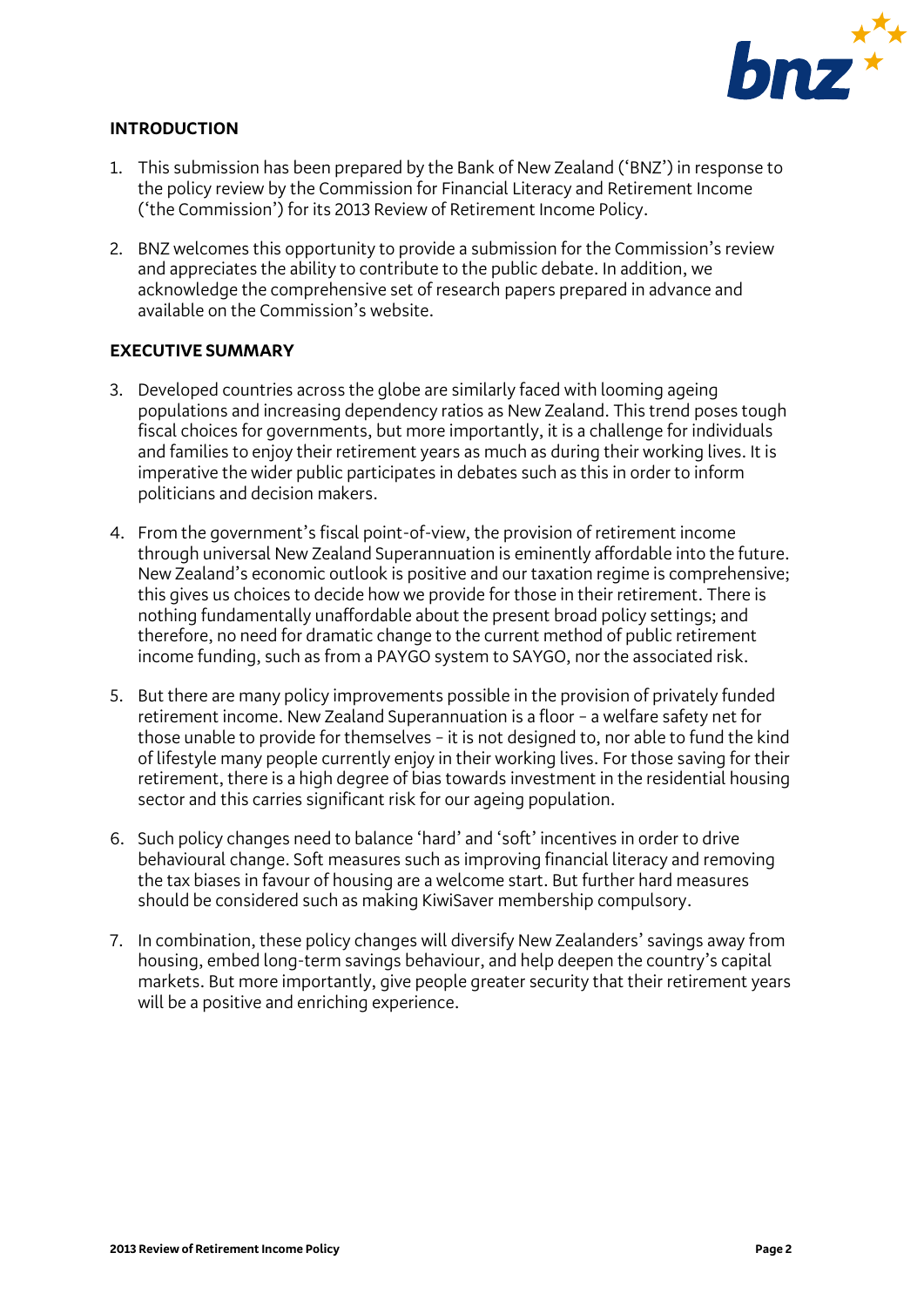

## **WHY ECONOMIC GROWTH GIVES NEW ZEALAND THE CHOICE TO DO ANYTHING: INTERGENERATIONAL IMPACTS OF NEW ZEALAND'S RETIREMENT INCOME POLICY**

#### **Effects of increased longevity on present retirement savings schemes**

- 8. Any discussion of retirement policy and Superannuation in New Zealand begins with the rehearsal of some well known facts:
	- The population aged 65 and over will increase from 600,000 in 2012 to 1.2 million in 2036 and to [1](#page-2-0).5 million in 2061.<sup>1</sup>
	- The proportion of the population aged 65 and over will increase from 14 percent in [2](#page-2-1)012 to 23 percent in 2036 and to 26 percent in 2061.<sup>2</sup>
	- Cost of Superannuation as a percentage of GDP increasing from 4.4% currently to 8% in 2050. $3$
- 9. But beyond the sheer numbers of New Zealand Superannuation ('Super') recipients, demographic trends are resulting in people receiving their Superannuation for longer. For example, a female retiring in 2013 can expect to receive Super for 23.3 years on average, compared to a female retiring in 1950 and expecting to receive Super for only 1[4](#page-2-3).8 years.<sup>4, [5](#page-2-4)</sup> In fact in just the last five years life expectancy for women has increased by one year, two-thirds of the gain was due to increased life expectancy between the ages of [6](#page-2-5)0 and 84. $^{6}$  The average time spent in retirement is now roughly equal to half of the years spend in employment. This means Super is now more generous than previously, and on current settings, will continue to get even more generous – resulting in significant fiscal costs to Government.
- 10. The necessity of this generosity can be questioned by the fact that more and more workers are choosing to continue working well past the "retirement age" of 65. For some, this will be out of financial necessity to continue their current lifestyle due to inadequate life savings, but for others it is preferable to keep working and enjoying the mental stimulation and social inclusion work brings, rather than settling down into retirement too quickly. However, how efficient is it to pay people a welfare transfer when they clearly don't need it to live on?

<span id="page-2-0"></span> 1 Geoff Bascand, "National Population Projections: 2011(base)–2061", Statistics New Zealand, July 2012, http://www.stats.govt.nz/browse\_for\_stats/population/estimates\_and\_projections/NationalPopulationProjections  $_2^2$ HOTP2011.aspx

Ibid.

<span id="page-2-2"></span><span id="page-2-1"></span><sup>3</sup> \_\_\_\_, "The Sustainability of New Zealand's Retirement Income Framework", Commission for Financial Literacy and Retirement Income, January 2013, http://www.cflri.org.nz/sites/default/files/docs/RI-PP9-Sustainability-of-New-

<span id="page-2-3"></span>Zealand%27s-Retirement-Income-Framework-2012.pdf<br><sup>4</sup> Alison O'Connell, "Longevity trends and their implications for the age of eligibility for New Zealand Superannuation", May 2013, http://www.cflri.org.nz/retirement-income/policy-reviews/2013-review/backgroundpapers-2013-review-retirement-income-policy <sup>5</sup>

<span id="page-2-4"></span>Peter Harris, "New Zealand's Retirement Income Framework: trends, continuity, change", December 2012, http://www.cflri.org.nz/sites/default/files/docs/RI-Review-2013-History-Harris.pdf <sup>6</sup>

 $^6$ Geoff Bascand, "Demographic Trends: 2010", Statistics New Zealand, January 2011,

<span id="page-2-5"></span>[http://www.stats.govt.nz/browse\\_for\\_stats/population/estimates\\_and\\_projections/demographic-trends-](http://www.stats.govt.nz/browse_for_stats/population/estimates_and_projections/demographic-trends-2010/chapter4.aspx)[2010/chapter4.aspx](http://www.stats.govt.nz/browse_for_stats/population/estimates_and_projections/demographic-trends-2010/chapter4.aspx)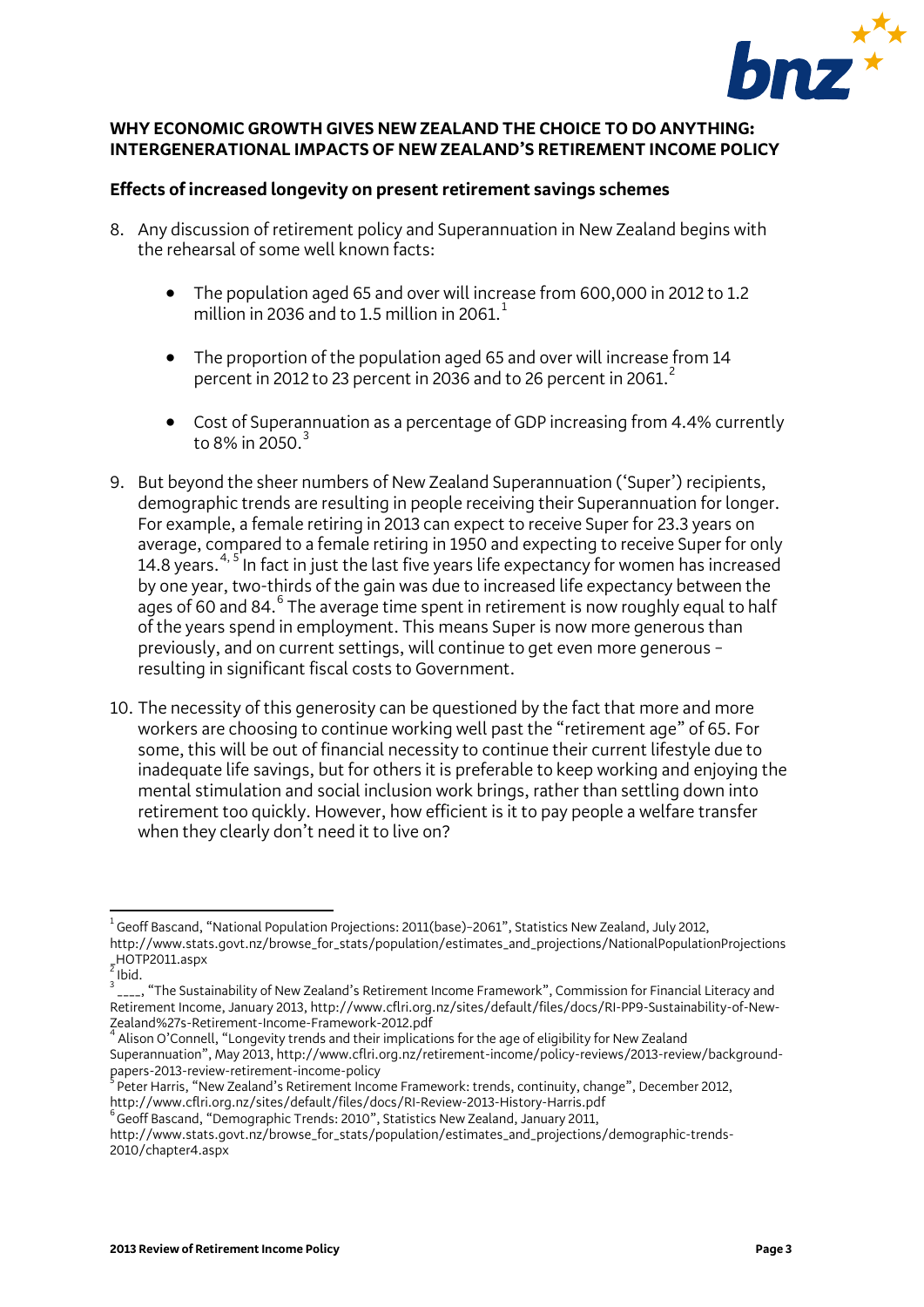

11. Alison O'Connell analyses the arguments to solve this increasing generosity in her paper Longevity Trends and their Implications for the Age of Eligibility for New Zealand Superannuation and also concludes:

"The arguments that have been made for ... raising eligibility age cover a range of factors but the core principle is that pushing out the age matches the stretching of lifespans."<sup>[7](#page-3-0)</sup>

12. However, taking the step of increasing the retirement age is not necessary immediately because of the fiscal sustainability of public provision of retirement income which is discussed in the following subsection – although early indications of policy changes would allow younger workers to adapt their savings goals accordingly.

#### **Sustainability of New Zealand Superannuation**

13. In light of the demographic and fiscal challenges outlined above, is Super in its current form sustainable? In a word, yes. Even if the fiscal cost of NZ Super doubles as percentage of GDP, all decisions on Government expenditure are a matter of priorities and trade-offs. As stated in the paper The Sustainability of New Zealand's Retirement Income Framework:

"In one sense, "affordability" is not the question. Rather, it's a matter of priorities. After all New Zealand could afford an aircraft carrier if it really wanted one, but we'd have to do without a lot of other things."<sup>[8](#page-3-1)</sup>

- 14. The fiscal sustainability argument boils down to New Zealand making continual improvements in productivity and economic growth. Because economic growth gives us choices; like whether to purchase an aircraft carrier or maintain Super payments at their current levels.
- 15. Therefore, the business sector is at the heart of the solution because fundamentally only the business sector can create and sustain the activity that will benefit us all: through the generation of exports, jobs and incomes, and through the generation of the tax dollars that will allow us to fund the health, education and social security provision we have come to expect. And, of critical importance, drive New Zealand's GDP higher.

#### **Alternative retirement savings approaches**

- 16. Turning to the policy settings that fund Super, the Commission's background papers contain much discussion on PAYGO versus SAYGO as the optimum method of funding public retirement income.
- 17. Private provision of retirement income through KiwiSaver is discussed further in the section below on private savings, but it is worth briefly making the point here that encouraging private savings is of benefit to New Zealanders even in an environment of

<span id="page-3-0"></span> $\overline{a}$  $^7$  Alison O'Connell, "Longevity trends and their implications for the age of eligibility for New Zealand Superannuation", May 2013, http://www.cflri.org.nz/retirement-income/policy-reviews/2013-review/backgroundpapers-2013-review-retirement-income-policy <sup>8</sup>

<span id="page-3-1"></span>\_\_\_\_, "The Sustainability of New Zealand's Retirement Income Framework", Commission for Financial Literacy and Retirement Income, January 2013, http://www.cflri.org.nz/sites/default/files/docs/RI-PP9-Sustainability-of-New-Zealand%27s-Retirement-Income-Framework-2012.pdf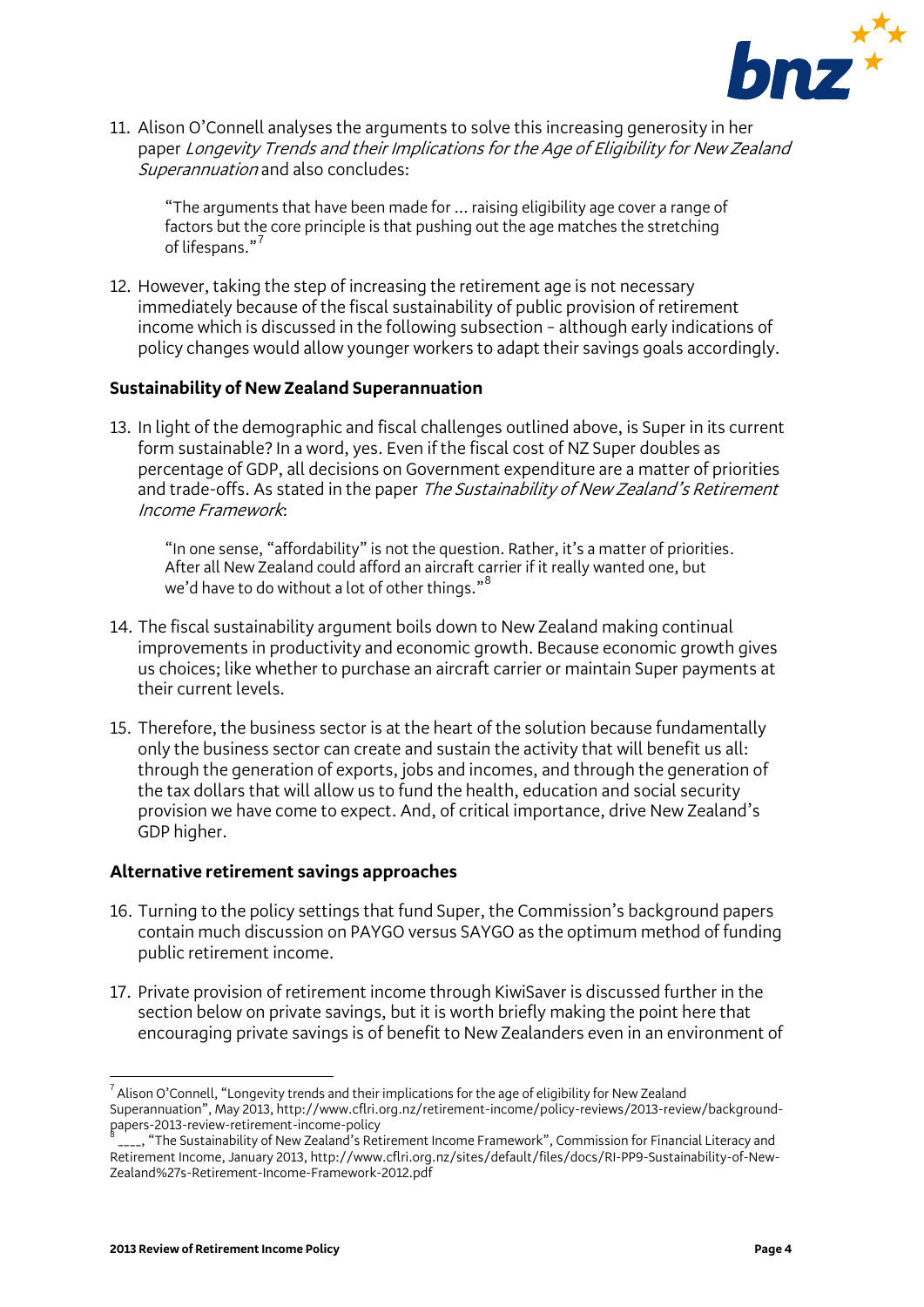

universal superannuation provision. KiwiSaver has successfully enrolled over two million members and is providing the catalyst for many to build a long-term savings habit. However, the ultimate position of KiwiSaver in the policy landscape is still to be determined as Maire Dwyer obverses in her paper:

"Currently, there is no direct relationship between KiwiSaver and other retirement income policies. Clarity about how KiwiSaver fits alongside other retirement polices, and how this may change in the future, is essential if stakeholders are to work together to support KiwiSaver going forward, and for any trade-offs to be identified and planned for."<sup>[9](#page-4-0)</sup>

- 18. Given that KiwiSaver is not currently a substitution for Super, it should be separated from the discussion of how to fund public retirement income provision and assessed on its own merits – of which there are many.
- 19. The SAYGO Mirage paper by Michael Littlewood from Auckland University provides many interesting insights into the problem and it is hard to disagree with his conclusions with regards to public provision of retirement income.<sup>[10](#page-4-1)</sup>
- 20. Given the considerable transition pain of switching from PAYGO to SAYGO, fundamentally changing the public funding method is probably not worth the effort – particularly when we can meet the fiscal challenges much more easily by considering alternative policy levers such as the entitlement level, eligibility, and immigration. It's a significant and long-term gamble to suggest New Zealanders really want the current settings to continue when we have not had that debate and carry the considerable risk of reading public opinion incorrectly or that the investments set aside for pre-funding underperform the alternatives.
- 21. Even the NZ Super Fund, designed only to assist with pre-funding, was a response to specific fiscal circumstances at the time of its establishment. When the fifth Labour Government was running large surpluses, the NZ Super Fund was a method of reducing the government's fiscal impulse during a period of high inflation and high interest rates – stashing cash away for a nominated rainy day. However, as the GFC hit and surpluses dried up, the government made adjustments to structural spending commitments and contributions to the fund were suspended indefinitely (currently forecast to resume in 2020 $^{11}$ ). So the smoothing argument does not work when contemporary demands for expenditure take priority – which is exactly how it should be.
- 22. Some might argue the SAYGO argument holds regardless of whether the subject is public or private provision of retirement income. This is where the analogy of the state as just another entity (or even as an individual or household) breaks down. The state is unique; possessing the sovereign power to raise taxes, and therefore should not model itself as a corporate entity. This also means any analogy between the state funding

 $\overline{a}$ 

<span id="page-4-0"></span> $^9$  Maire Dwyer, "The Place of KiwiSaver in New Zealand's Retirement Income Framework", March 2013, http://www.cflri.org.nz/sites/default/files/docs/RI-Review-2013-KiwiSaver.pdf<br><sup>10</sup> Michael Littlewood, "The SAYGO mirage: why the government should not pre-fund New Zealand Superannuation,

<span id="page-4-1"></span>not even partially", Auckland University, May 2013, http://www.cflri.org.nz/sites/default/files/docs/RI-Review-2013-Submissions-Michael%20Littlewood%20on%20to%20save%20or%20to%20save%20not.pdf <sup>11</sup> Bill English, "Government books in good shape, English says", press release, May 2013,

<span id="page-4-2"></span>http://www.beehive.govt.nz/release/government-books-good-shape-english-says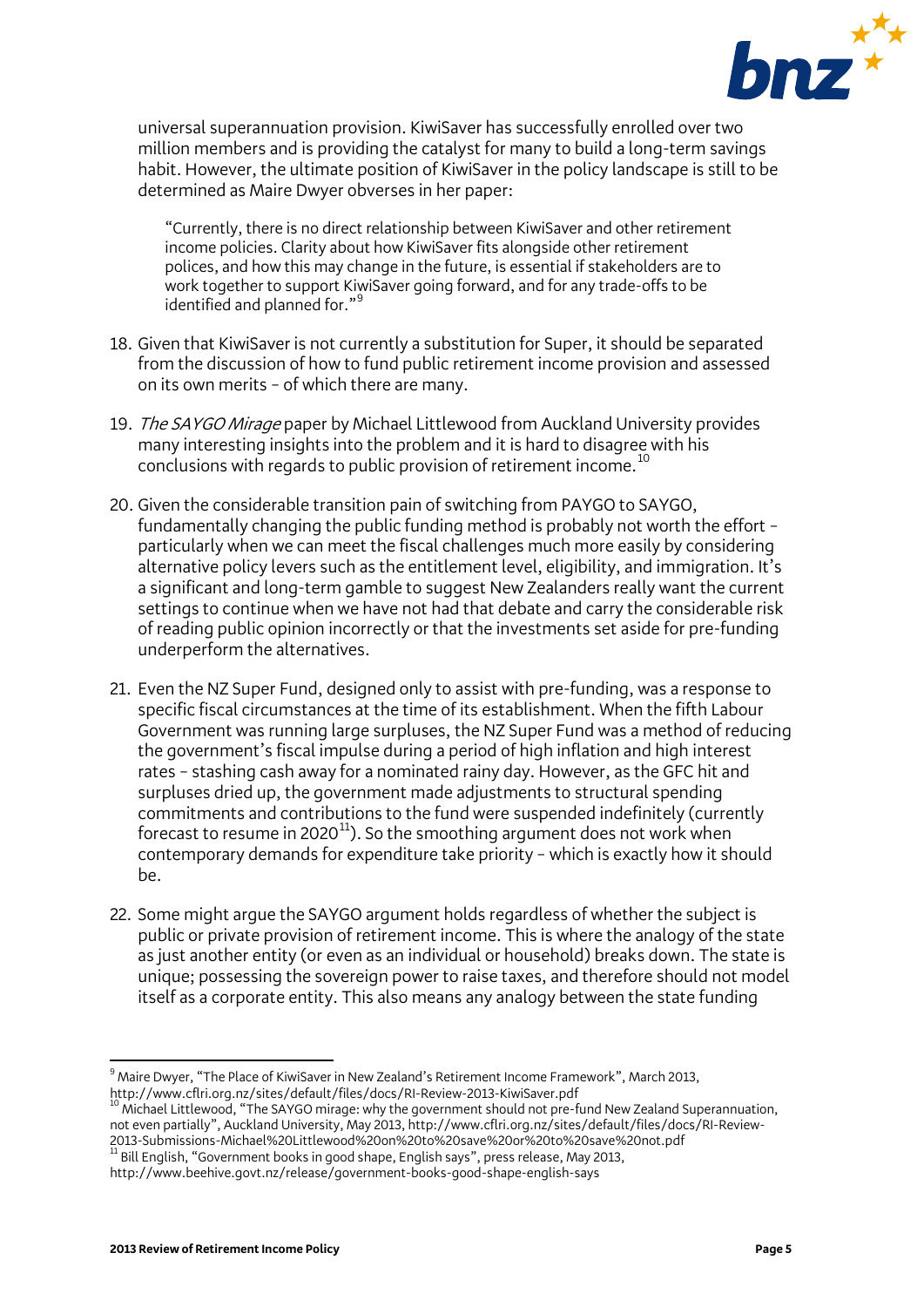

retirement income and funding comprehensive accident insurance (as ACC does on a SAYGO basis) does not hold.

23. So why should individuals save for their retirement income needs through KiwiSaver and alike but not the state through the NZ Superannuation Fund? Individuals only have one working lifetime to build a suitable nest egg; the state is continuing. The state is constantly juggling competing demands and trade-offs for expenditure, provision of the welfare system is just one demand among many – the Christchurch earthquakes illustrate an unforeseen demand on public expenditure that can arise at any time. Finally, the state can be thought of as a pooler of risk; where the small contributions of many through their taxes can ensure a safety net for the few who are unable to provide for themselves.

## **SAVING IS ITS OWN VIRTUE: ASSESSING THE ROLE OF PRIVATE SAVINGS FOR RETIREMENT**

## **Trends in KiwiSaver**

24. Within any society there are three types of savers:

- Those wealthy enough to provide for their own retirement regardless of incentives or state support.
- Those who cannot afford to save and will rely on the welfare state to provide in their retirement.
- Those who have the inclination to save but lack the knowledge or financial capacity to be in the first group.
- 25. It is this last group who benefit the most from state sponsored savings support whether in the form of improving financial literacy, for example the Sorted website, or through direct financial incentives to save, for example KiwiSaver.
- 26. Within five years, KiwiSaver has successfully incentivised over two million New Zealanders to enter a long-term savings habit. This indicates public confidence in the initial policy design and establishment of KiwiSaver. When looking at possible changes to retirement income policy design, decision makers should prioritise the maintenance of public confidence in the scheme. It is only through continued confidence in the scheme that members will keep contributing – the single most important determinant of people's accumulated funds in retirement.
- 27. Maire Dwyer's paper touches on the design of default KiwiSaver funds after 2014 on pages 27-28, and in particular whether a life-cycle or age-appropriate investment stance should be adopted.<sup>[12](#page-5-0)</sup> The life-cycle investment approach has many positive features; however, BNZ submits this approach is not suitable for default funds. It exposes members to investment risk solely around an assumption based on their age.
- 28. When thinking about designing default funds, the government should not see itself as a 'de facto investment advisor'. This requires the government to make assumptions on

<span id="page-5-0"></span> $\overline{a}$  $^{12}$  Maire Dwyer, "The Place of KiwiSaver in New Zealand's Retirement Income Framework", March 2013, http://www.cflri.org.nz/sites/default/files/docs/RI-Review-2013-KiwiSaver.pdf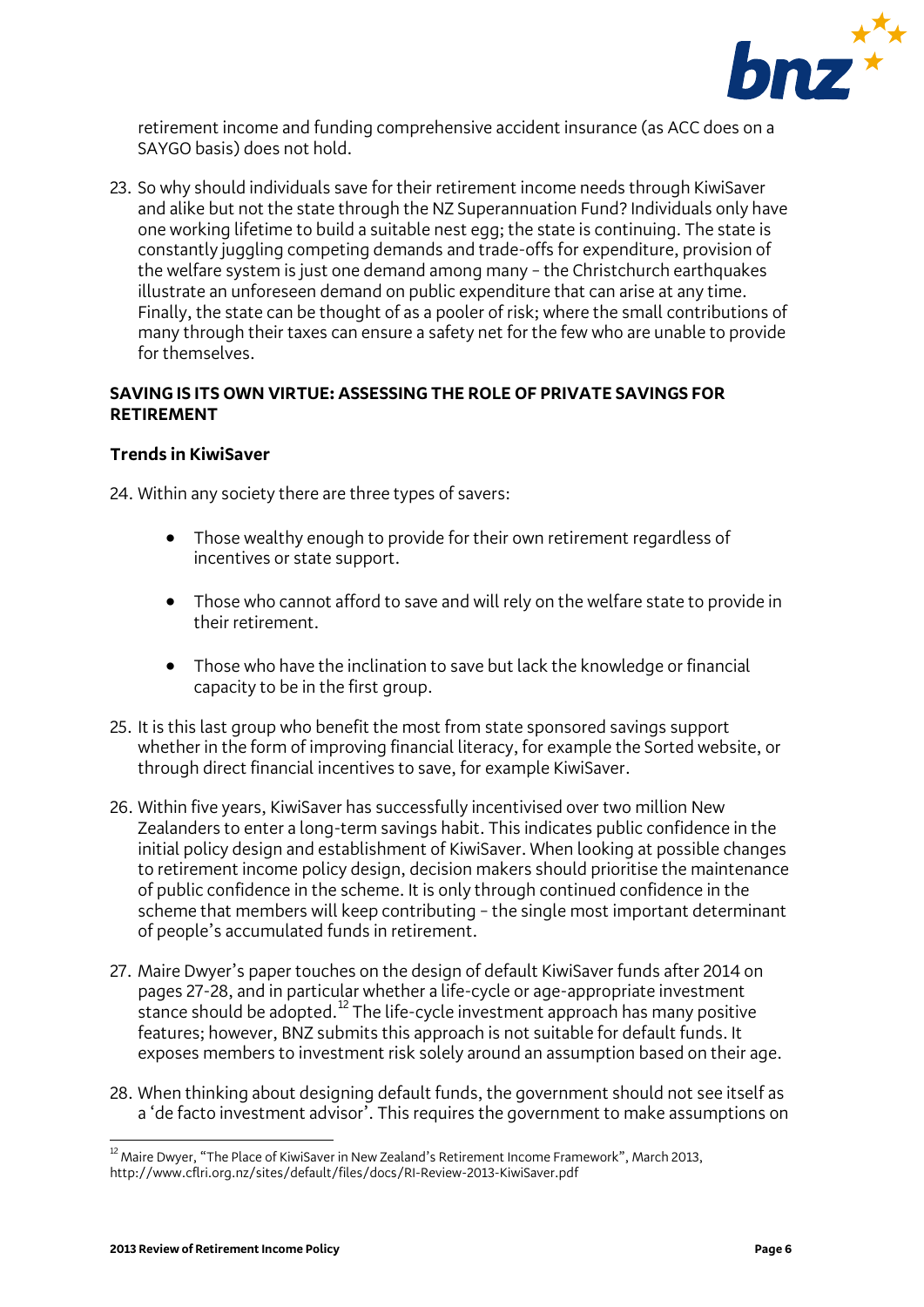

behalf of a diverse group of default members, and it is impossible to design a scheme that is tailored for all people. It assumes the risk-profile of a 65 year old is conservative yet they still have a 20-year investment horizon and will therefore probably still want some growth even while they decumulate. So if assumptions about investment intentions have to be made, it should be to preserve participants' capital and therefore confidence.

- 29. Exposing default fund participants to greater financial risk and volatility has the potential to undermine people's commitment to saving; continual drip-funding of contributions is the most important factor in determining the final accumulated retirement balance, not the rate of return or choice of fund.
- 30. The way many people perceive KiwiSaver is in the name, as a savings account. It might be their only form of retirement saving and therefore, they need their capital preserved. They are probably not sophisticated investors and are in a default fund because they have not made an active choice.<sup>[13](#page-6-0)</sup> They may be able to tolerate a slightly higher growth profile – but remaining at the conservative end of the spectrum – to ensure their investment is beating inflation.
- 31. Answering whether a life-cycle investment approach is appropriate goes to the fundamental question of the role of default funds. It is arguable default funds have performed well since the establishment of KiwiSaver, not only because they have provided members with superior returns, but mainly because they have maintained members' capital and boosted confidence in KiwiSaver. This is a key component of KiwiSaver's initial success, especially for people new to savings.
- 32. Finally, it is worth commenting on the reduction in the minimum employee/employer contribution amount from four percent to two percent – and recently back to three percent. For the sake of allowing long-term planning by savers, a return to a four percent minimum contribution is encouraged.

## **Role of financial services sector in helping to ensure the adequacy of retirement income for New Zealanders**

- 33. A strong banking system is the bedrock of New Zealand's economic prosperity. New Zealand's banks withstood the worst of the Global Financial Crisis ('GFC') and learnt many lessons on the way through to make themselves even more resilient in the future. A quick glance at Europe demonstrates how individuals' wealth is destroyed when the banking system fails. A strong banking system gives people the confidence to save and invest knowing their money will be there when they need it in retirement.
- 34. The banking sector in New Zealand is highly competitive, innovative, and strong. Bank customers have never had more choice, or more clamour, for their custom. But BNZ's contribution to the economy is more than merely being a successful business, through our lending and other activity we play an enormous role in facilitating local businesses, large and small, from Kaitaia to Bluff, from Raglan to Kaikoura, so that they can employ New Zealanders, pay tax, and grow.

<span id="page-6-0"></span> $\overline{a}$  $^{\rm 13}$  It is possible some members of KiwiSaver default funds have made an active choice to be in a default fund, but we simply do not know for sure. This is an area that would benefit from further research.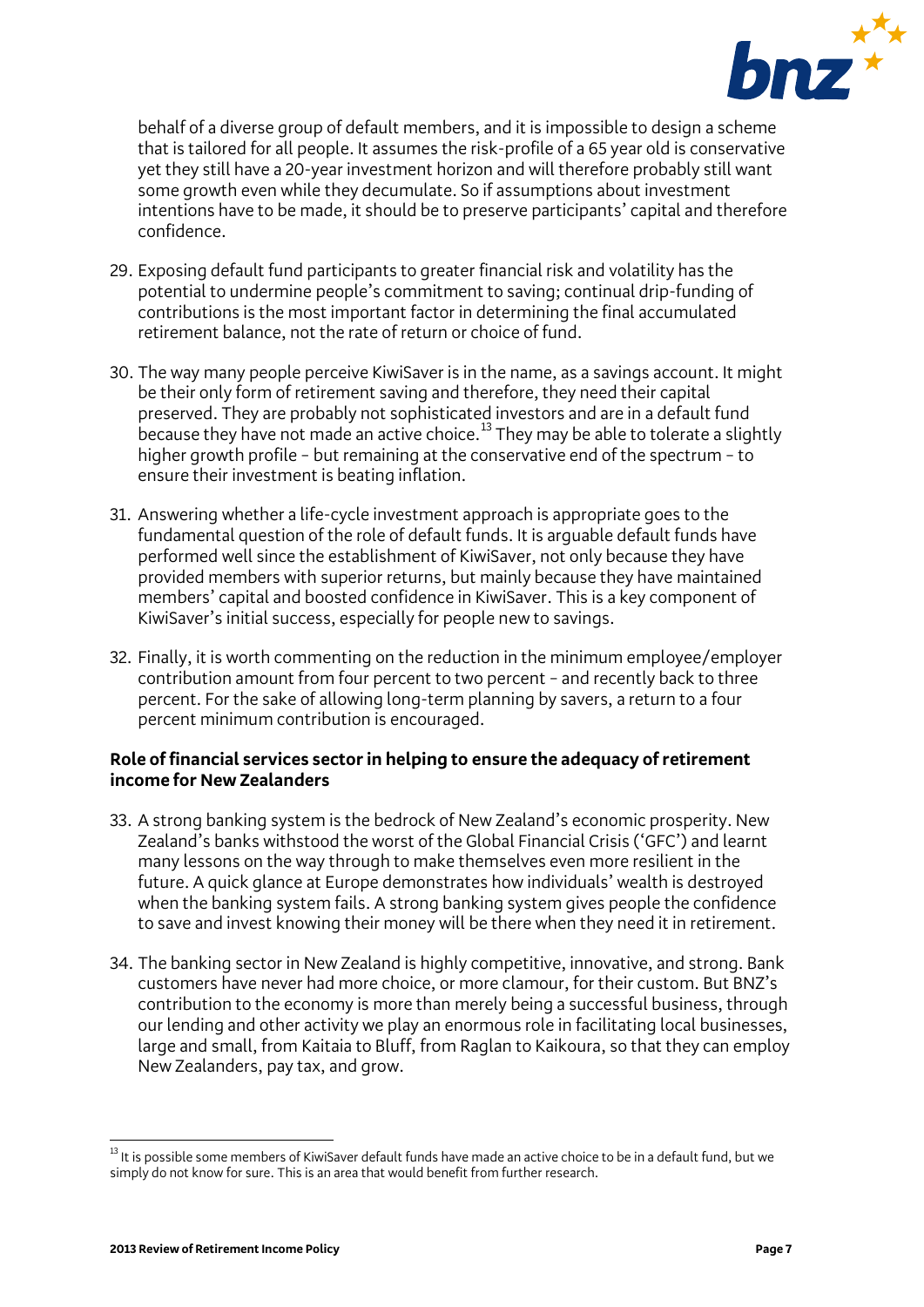

- 35. Very few banking groups in the world enjoy 'AA' credit ratings, and four of them are operating in New Zealand. So globally we are in a very fortunate position indeed. But what if this was not the case? As a rough quide, if banks dropped to a single 'A' credit rating, two things would happen.
- 36. The cost of our longer term offshore debt would increase materially. Depending on the circumstances, this movement could add around 50 basis points onto the cost of term wholesale funding from offshore, which would be borne by consumers and businesses. Secondly, our access to offshore wholesale markets would be far more difficult, with fewer investors willing and able to buy our debt.
- 37. Combined, both of these impacts would almost certainly result in a higher cost to New Zealand customers as we were forced to pass on costs, and as we were forced to rely more upon domestic deposits for which we would have to pay more. Our ability to lend would also be constrained which potentially means lower credit growth and less economic activity overall.
- 38. But people need more than just banks to invest in. Savers need to diversify their savings across a range of classes and sectors. It is pleasing to see heightened activity and new listings on the NZX. The successful partial float of Mighty River Power, and the prospect of more listings to come, gives people choices as to where to invest and deepens New Zealand's capital markets.
- 39. BNZ notes the absence of an annuity income market in New Zealand in any form, creating an vacuum for people wanting to invest their retirement savings in a low-risk, fixed-income product. Reasons for the lack of such products include tax disincentives and a lack of depth and duration in the local bond market.
- 40.As a major player in New Zealand's financial services sector, BNZ considers it has a responsibility to help boost financial literacy. Our contribution is expanded on in the last section.

#### **How to increase savings**

41. The Savings Working Group ('SWG') report contains a dramatic but an accurate summation of the situation facing New Zealand.:

"New Zealanders – the people and the government – are not saving enough. Unless we make some rapid changes, we are risking a major economic disruption likely to leave practically all New Zealanders worse off. It's as if we are standing on top of a cliff that may collapse dramatically or crumble slowly. Either way, it would be a bad fall. We need to move back from the brink - and fast."<sup>[14](#page-7-0)</sup>

42. The SWG tackled the savings issue in both its quantitative and qualitative dimensions. Its broad recommendations are worth recapping here. First, as an overall goal, New Zealand needs to increase national saving by some 2% to 3% of GDP from its current gross level of 17% of GDP, by increasing government, household and business saving.

<span id="page-7-0"></span> $\overline{a}$ <sup>14</sup> Kerry McDonald, "Saving New Zealand: reducing vulnerabilities and barriers to growth and prosperity", Savings Working Group, February 2011, http://www.treasury.govt.nz/publications/reviewsconsultation/savingsworkinggroup/pdfs/swg-report-jan11.pdf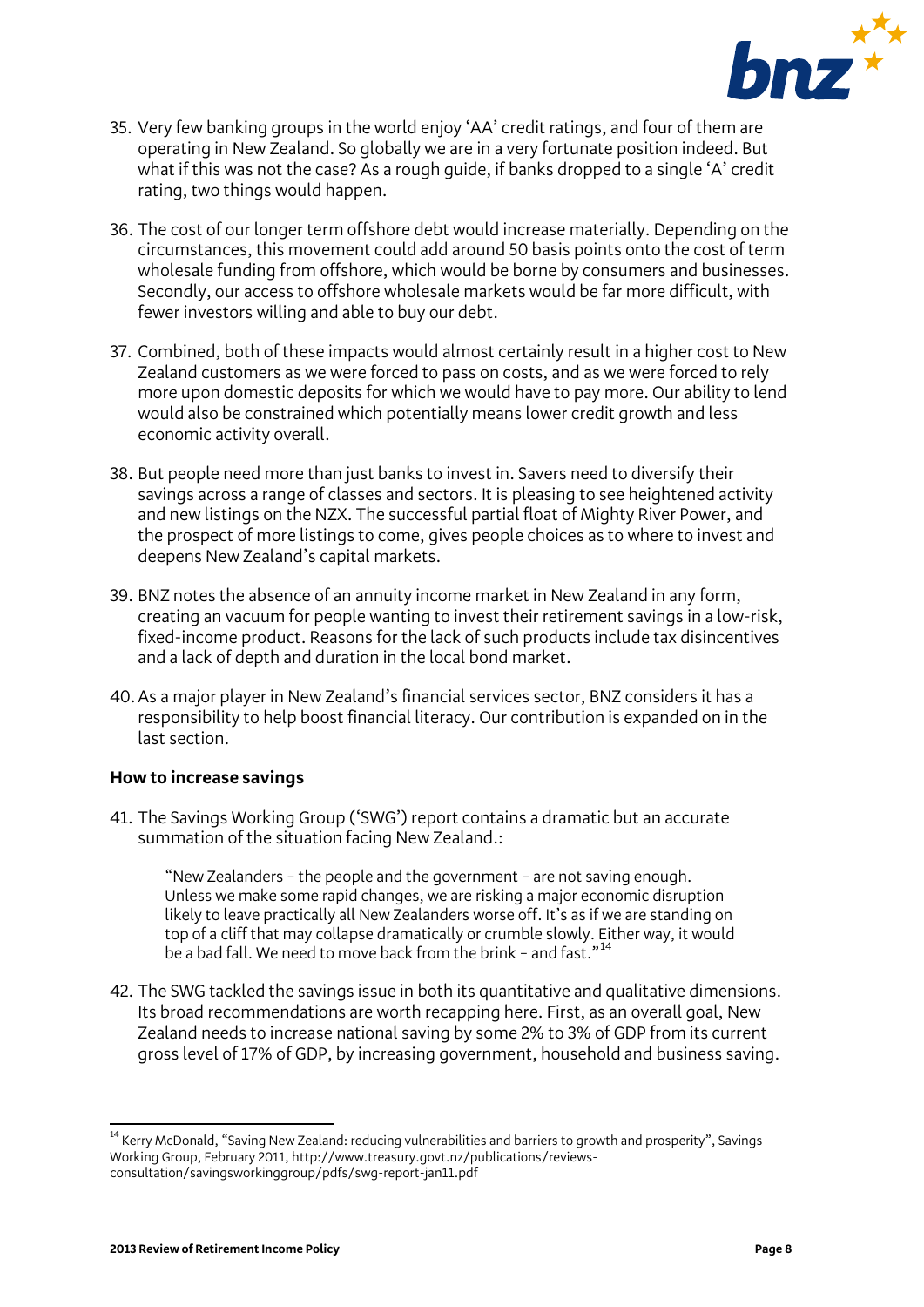

- 43. New Zealanders need to improve the quality of savings and investing through better asset choices and higher returns. This involves changes such as reducing serious tax distortions, much better disclosure on financial products, their fees and performance. To this end, we commend the Government's moves to materialise these changes in the marketplace.
- 44. New Zealand needs to boost productivity, particularly in government services. The Better Public Services initiative<sup>[15](#page-8-0)</sup> indicates the government is attempting to reform the nature and delivery of public services by focusing on outcomes. And we should increase exports and production of goods and services that substitute for imports – so that New Zealanders buy less from overseas. This will help to tackle our perennial current account issues. Again, the Business Growth Agenda<sup>[16](#page-8-1)</sup> and its admirable target of boosting exports to 40 percent of GDP shows the way forward, as long as the actual policy changes deliver on the intent. This includes reducing the regulatory burden on businesses so they can focus on achieving this increase.
- 45. There has been some progress since the group tabled its report over two years ago. Reserve Bank Governor Graham Wheeler has noted the rise in domestic savings after many years of negative savings. Of course boosting national savings is another issue requiring, among other things, central government to restrain its spending as a share of national income. BNZ strongly supports the government's focus on achieving a fiscal surplus in 2014/15.
- 46. The KiwiSaver scheme demonstrates an honest, sustainable attempt to grasp the nettle of savings. In fact KiwiSaver has been so successful, BNZ favours introducing universal or compulsory KiwiSaver for a number of reasons – or if compulsion is not achievable, auto-enrolment would be an intermediate step on the path to achieving this.
- 47. Universal uptake would boost household retirement savings by enticing more of those people not currently saving into the group of savers. It would help to entrench a culture, mentality and track record of regular savings among New Zealanders, especially if efforts boosting financial literacy across a broad front were also stepped up. The two initiatives would reinforce one another.
- 48. Over time, universal or compulsory KiwiSaver would give strong support to New Zealand's capital markets, through the accumulation of a significant pool of savings, just as we have seen in Australia over the past 20 years. Compulsory super was introduced across the Tasman in 1992 and two decades on there is now over AUD\$1.3 trillion invested in Australian superannuation funds. A larger pool of domestic capital here could in turn support the growth prospects and capital-raising capacity of New Zealand businesses. From this would flow jobs and incomes, and therefore the capacity for New Zealanders to save more in the first place, not to mention a tax base that will allow health, education and social security to be sustainably funded at the levels we want.

<span id="page-8-0"></span> $\overline{a}$ <sup>15</sup> Better Public Services is the Government's initiative to improve outcomes from public services across ten specific results; for more information see http://www.ssc.govt.nz/better-public-services<br><sup>16</sup> Business Growth Agenda is the Government's initiative to improve the business environment and promote

<span id="page-8-1"></span>economic growth across exports, skills, innovation, capital markets, resources, and infrastructure; for more information see http://www.mbie.govt.nz/what-we-do/business-growth-agenda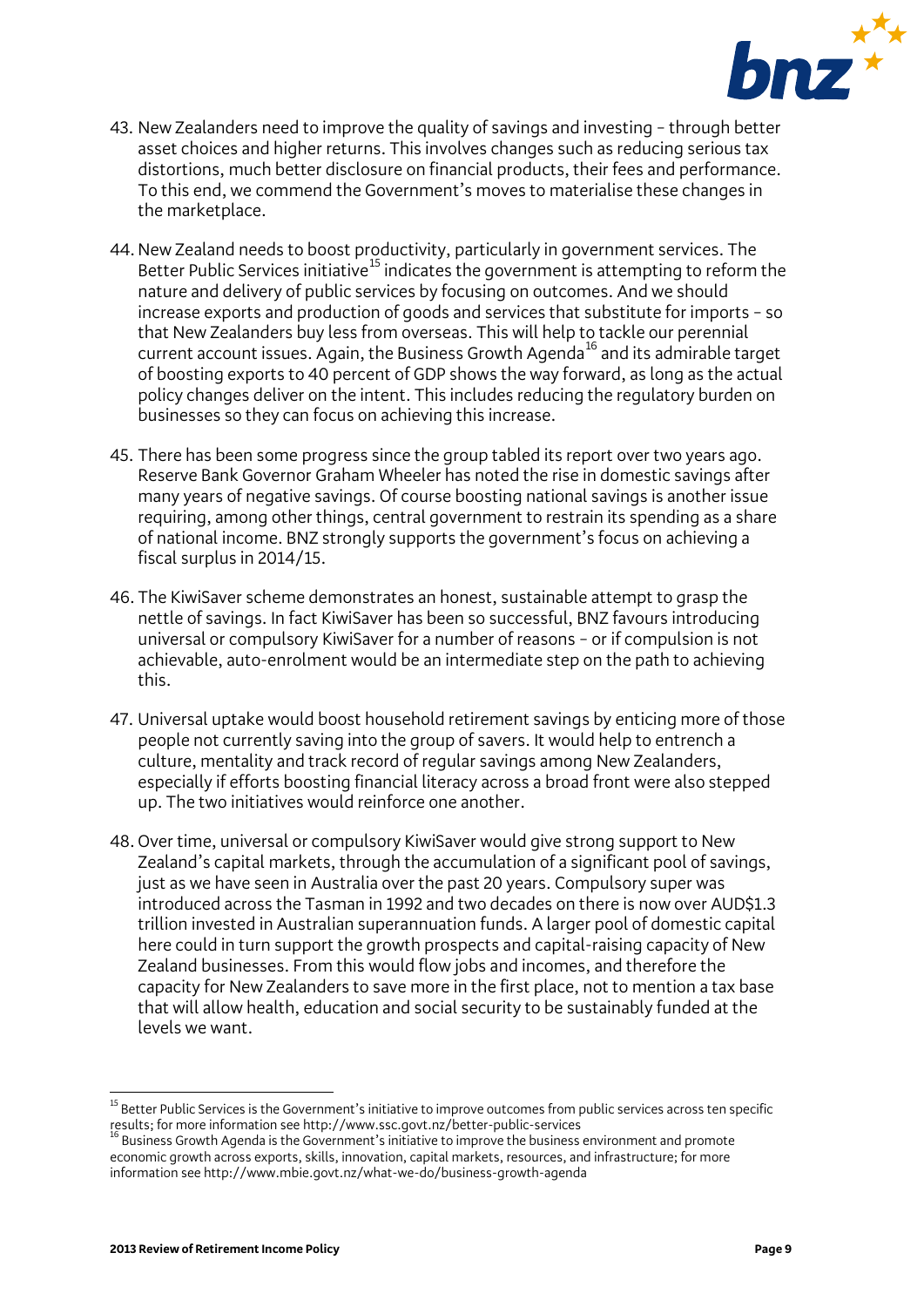

- 49. Compulsory KiwiSaver is not a panacea, and it is not advocated as a lazy response to the tough job of improving financial literacy and convincing people of the benefits of saving. Potential savers should be convinced of the direct benefits experienced by the savers themselves: self-sufficiency, risk mitigation, the wealth generating power of compound interest, and the accumulation of inter-generational wealth.
- 50. Savings give people choices should they or their family suffer some kind of setback or shock. The choice does not even necessarily relate to the provision of retirement income – there is no compulsion for KiwiSavers on reaching 65 to use their nest egg for retirement income purposes. By starting early and having a long-term horizon, people can manage their savings through any short-term market volatility and have time to correct any mistakes made early on. Finally, by saving early and regularly, savers can harness the power of compounding interest to boost their wealth.
- 51. It is worth responding to a few of the points made against compulsory savings in one of the Policy Position Papers commissioned as part of the Commission's policy review. Encouraging Personal Responsibility, Individual Choice and Controlstates:

"... compulsion can also lead to greater inequality. In a compulsory system, low income people may have to forgo spending on essential items, while wealthier people are able to maintain the same standard of living by simply reducing other forms of savings. In retirement, these inequities are magnified. Compulsion does not quarantee that people will reach retirement in good financial shape."<sup>[17](#page-9-0)</sup>

- 52. BNZ does not advocate compulsion as a means of redistributing income, instead that is properly the role of the welfare system and is conducted through the provision of New Zealand Superannuation. Inequalities in privately funded retirement income already exist, but what compulsion can achieve is providing those with the means to save the incentive and structure needed to support a lifelong habit.
- 53. The statement that compulsion carries expensive compliance costs sounds implausible in the New Zealand context where voluntary uptake is high and the system's administration is handled via the tax system and Inland Revenue.
- 54. BNZ strongly contests the assertion that compulsion leads to a reduction in fund management competition. As a recent entrant to the KiwiSaver market, BNZ can attest to the level of competition in the marketplace. The current high uptake of KiwiSaver has not prevented tough competition between providers for market share and it is hard to see how this would change under compulsion.
- 55. Finally, the paper raises the spectre of compulsory savings (and therefore the funds management industry) being given an unfair advantage competing with alternatives. The paper quotes the 1992 Todd task force:

"…voluntary provision can be seen as the fairest of the three options for all industry participants since it maintains an environment that does not favour one form of saving over another. The improved voluntary regime will allow all parts of the saving industry to compete on an equal basis. This should produce better

<span id="page-9-0"></span> $\overline{a}$ <sup>17</sup> \_\_\_\_, "Encouraging Personal Responsibility, Individual Choice and Control", Commission for Financial Literacy and Retirement Income, January 2013, http://www.cflri.org.nz/sites/default/files/docs/RI-PP3- Encouraging%20personal%20responsibility%2C%20individual%20choice%20and%20control-2012.pdf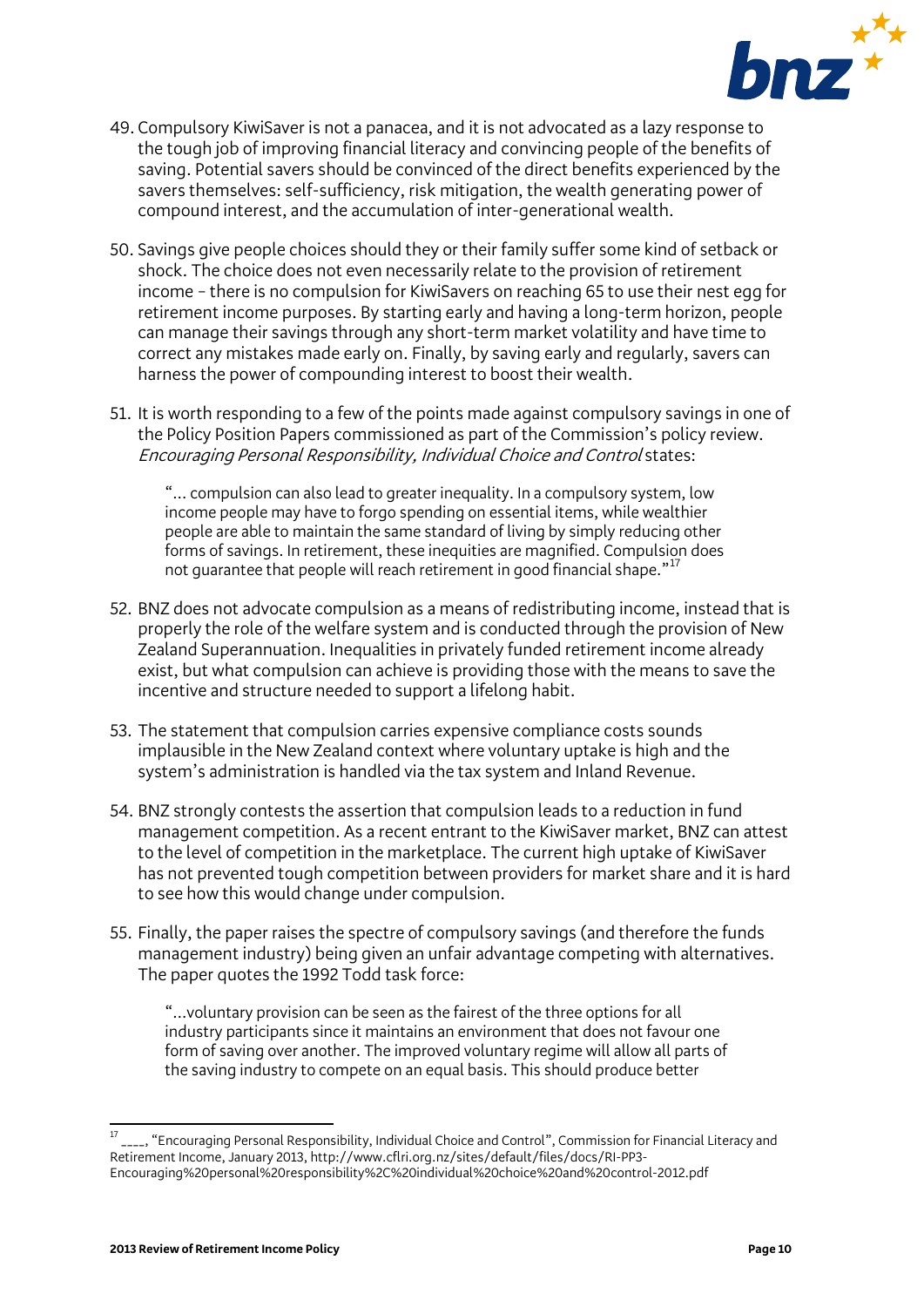

returns for savers if only through reduced management expenses. In turn this will attract more savers and greater earnings for the whole industry."[18](#page-10-0)

56. Yet it is clear there is no equal playing field between savings alternatives under the current settings; housing carries important tax advantages and these are discussed further in the section below.

## **CONTRIBUTIONS MADE BY OTHER POLICIES AND PROGRAMMES SUCH AS HOUSING AND HEALTH TO MAINTAINING NEW ZEALANDERS' RETIREMENT INCOME**

## **Residential housing sector and housing affordability**

- 57. New Zealanders have a well documented obsession with housing. The source of this obsession is the clear benefit for family, security, and community. But there are equally clear tax incentives distorting New Zealanders' savings and investment choices.
- 58. Overall the tax settings are about right when it comes to the balance between income and consumption taxes. Income tax levels here are lower than in many developed countries, and GST has long been a feature of the landscape – one of the legacies of the 1980s reforms. But New Zealand remains one of the few developed countries in the world without a capital gains tax applying to investment in residential housing (the tax system also supports negative gearing and there is no stamp duty on property purchases).
- 59. This country has witnessed a massive long-term bias in favour of investment in residential property – a non-productive asset in investment terms, albeit a critical life requirement for people and families. Newspapers report on movements in mortgage interest rates and house prices almost as ubiquitously as the weather. New Zealanders have a lot at stake and at times we cling to a belief the value of houses can only ever go up. Homeowners in other nations have seen this belief shattered.
- 60. As commentator Brian Gaynor pointed out in a recent New Zealand Herald column, if house prices in New Zealand were to fall by even ten percent this would wipe out far more of our wealth than the great stock market crash of [19](#page-10-1)87.<sup>19</sup> Gaynor's estimate is that such a fall would wipe out some \$60 billion of wealth, compared with \$20 billion in the aftermath of the biggest stock market crash since the Great Depression.
- 61. The situation is perverse; under current settings dividends and savings are taxed at a much higher rate than the effective taxation rate on housing. The SWG highlighted this anomaly and stated:

"The SWG has recommended changes to the tax system to remove serious distortions that encourage investment in rental property over more diversified <sup>[20](#page-10-2)</sup> ...investment

<span id="page-10-2"></span><span id="page-10-1"></span>http://www.nzherald.co.nz/business/news/article.cfm?c\_id=3&objectid=10841675<br><sup>20</sup> Kerry McDonald, "Saving New Zealand: reducing vulnerabilities and barriers to growth and prosperity", Savings Working Group, February 2011, http://www.treasury.govt.nz/publications/reviewsconsultation/savingsworkinggroup/pdfs/swg-report-jan11.pdf

 $\overline{\phantom{a}}$ 

<span id="page-10-0"></span> $^{18}$  Jeff Todd et al, "Private Provision for Retirement: the way forward", Task Force on Private Provision for Retirement, 1992, http://www.cflri.org.nz/sites/default/files/docs/RI-PPTF-Way-Forward-1991-1992.pdf <sup>19</sup> Brian Gaynor, "Property fallout would top '87 share crash", NZ Herald, 20 October 2012,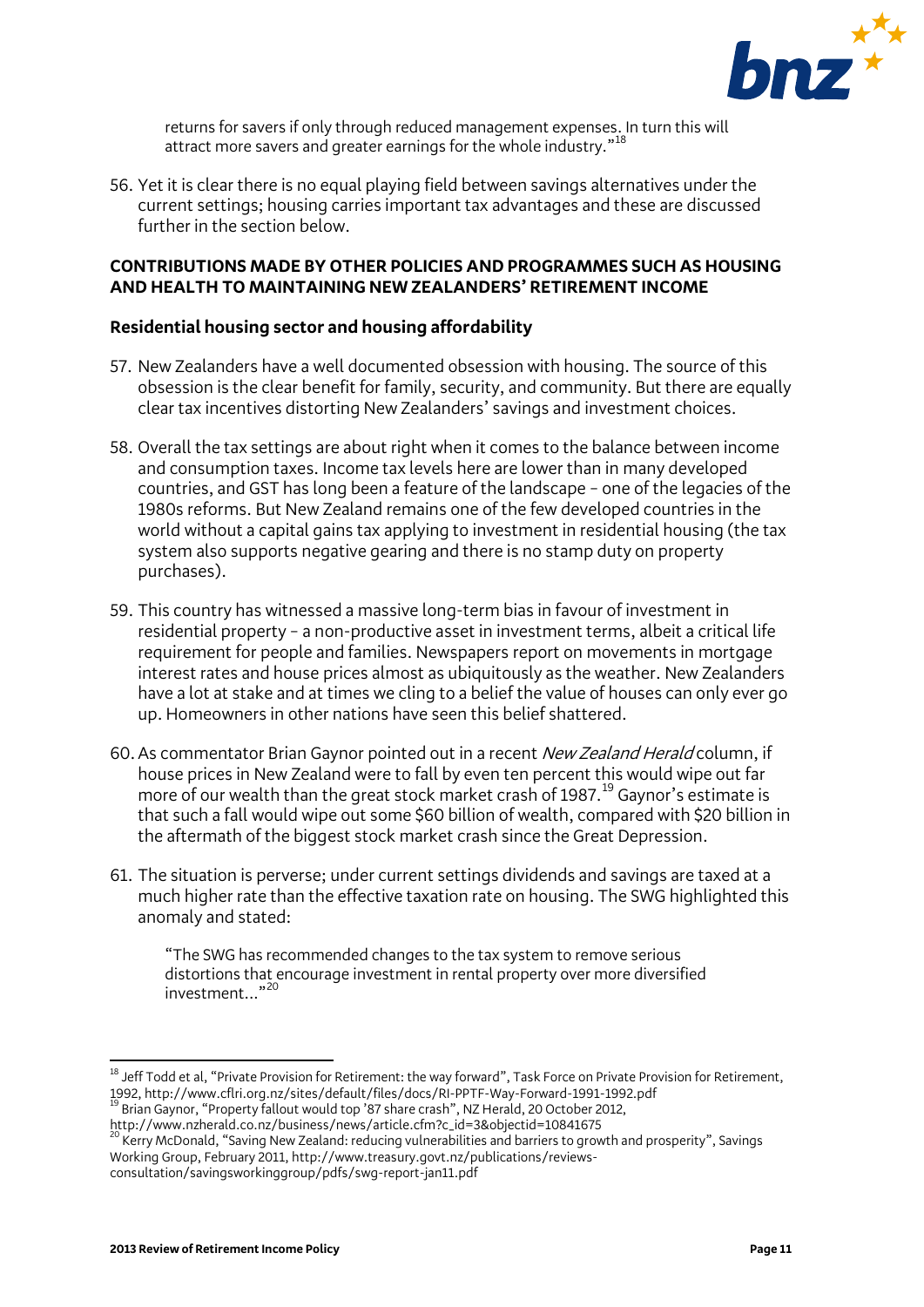

- 62. But demand for residential housing as an asset class leads to greater policy concerns than just poor portfolio diversification. It results in lowering the affordability of housing for following generations. Although outside the remit of this policy review, it is important to distinguish and examine the interrelated forces affecting overinvestment in housing, and the inadequate supply of new housing stock – particularly in Auckland.
- 63. The very breadth of current concern is instructive. It encompasses economic and political commentators both left and right of centre; the Minister of Finance and other Cabinet Ministers; social agencies in housing and other areas; the Productivity Commission, which delivered a weighty report on the subject last year; and the ordinary New Zealanders who worry about how they can ever afford to clamber onto the first rung of the residential property ladder.
- 64. The Productivity Commission, and the Government in its response to the Commission's report, have singled out land supply as an important issue but addressing this will take time.
- 65. Where the two issues of New Zealanders' predisposition towards property investment and exacerbated levels of house prices do intersect is the speed of resolution. Because if house prices are unnecessarily elevated for too long it could impact on households' ability to accumulate retirement savings as Bruce White explains:

"If the recent bout of house price inflation results in the cohort of existing homeowners taking more debt than usual into retirement; and if successor cohorts face higher housing costs over their working lives, or are unable to achieve home ownership, it may result in a crimping rather than a boost to retirement incomes."<sup>[21](#page-11-0)</sup>

## **HELPING NEW ZEALANDERS BE GOOD WITH MONEY: ROLE OF FINANCIAL EDUCATION AND FINANCIAL LITERACY IN RETIREMENT INCOME POLICY**

- 66. Even a brief overview of the current performance regarding money management in New Zealand displays some shortcomings in our national performance in financial literacy. Poor financial literacy among both individuals and businesses explains some of the problems discussed in this submission. Individuals lack confidence with money, even if most recognise the importance of long-term financial goals.
- 67. Regarding the way that New Zealanders currently manage their money, behaviours related to personal discipline (e.g. not using credit) are more commonly engaged in than behaviours requiring technical or numerical skill (e.g. budgeting and planning). While 86 percent of New Zealanders say managing their money and being good with money is extremely important to them, only nine percent strongly agree they are in fact good with money. $^{22}$  $^{22}$  $^{22}$
- 68. This provoked BNZ to base our new brand campaign around the concept of being 'good with money.' We are currently rolling out tools, resources, product services, and

<span id="page-11-0"></span> $\overline{a}$  $^{21}$  Bruce White, "The Financial System Post the GFC: roles, regulations and responsibilities", Bruce D White Consulting, March 2013, http://www.cflri.org.nz/sites/default/files/docs/RI-Review-2013-Role-of-financialsystem.pdf <sup>22</sup> "Enabling a higher achieving New Zealand", BNZ, September 2012,

<span id="page-11-1"></span>

http://www.bnz.co.nz/static/www/docs/media-releases/dd2012-10-02.pdf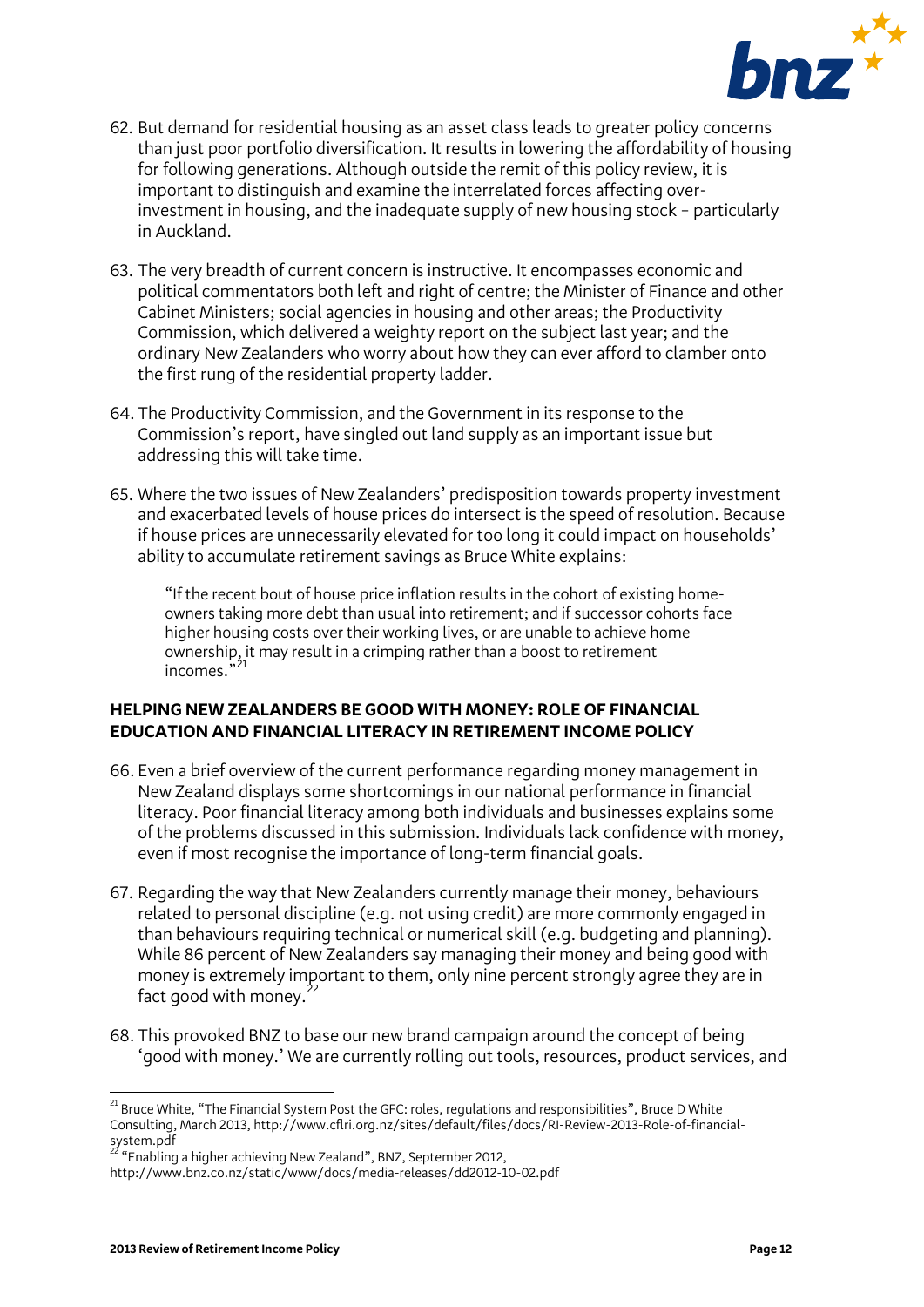

community initiatives to help New Zealanders manage their money more effectively. As our tagline proclaims, "Money is neither good nor bad; it's what we do with it."

- 69. New Zealanders have a longstanding enthusiasm for investing in residential housing rather than the productive sector due to habit, culture and the signals broadcast by our taxation system in its current state. Our sharemarket is thinly capitalised and the shadow cast by the great crash of 1987 seems to have been far longer and darker in this country than in others.
- 70. Literacy was certainly highlighted as a major issue by the Savings Working Group when it reported in 2011. BNZ considers financial literacy should be treated as a life-skill, along with reading, writing, and maths. People need to understand compound interest, the difference between a consumption item and an investment item, and risk. BNZ supports the SWG's recommendation that financial literacy be made a compulsory part of the school curriculum.
- 71. But really we need to treat financial literacy as an issue that extends from the classroom, to the boardroom, to political discourse, to the news media and elsewhere.
- 72. As a bank we see opportunities for business clients everyday if they were to improve their financial literacy – not in the absolute basics of finance, but in the bigger and really critical areas like capital and cash flow plans, and in the preparation and presentation of business cases. To achieve their goals of growth and become the high performing businesses they want to be, business owners need to match their ideas and enthusiasm by capacity in this area.
- 73. If New Zealand is to be a high-performing economy with a growing GDP, we need highperforming companies whose leaders demonstrate a very high degree of financial literacy and indeed have ambition to grow their businesses in a disciplined way. These leaders then need to get out and educate and excite the next generation of entrepreneurs and public policy makers.
- 74. The Commission of Financial Literacy and Retirement should be congratulated for having done an outstanding job in highlighting and confronting New Zealanders' poor financial literacy. But the responsibility cannot be the Commission's alone.
- 75. At BNZ we are contributing across a broad front. We are building improving financial literacy and "being good with money" into our everyday interactions with customers across New Zealand. We are tackling the issue of business literacy through our involvement in ICEHOUSE. ICEHOUSE is a charitable trust that works with a range of SMEs and providing entrepreneurs and business owners with the knowledge, tools, and contacts to grow. As an audacious goal, ICEHOUSE has signed up to fostering 1,000 of the 3,000 firms needed to get New Zealand back into the top half of the OECD by 2020.
- 76. At the other end of the scale, BNZ has financial literacy projects running across many organisations including Age Concern, Pacifika churches, Plunket groups for new parents, Maori Women's Welfare League, youth groups and iwi groups. BNZ brings insight and researched best-practice to these organisations as well as utilising the products and services developed by the Commission.